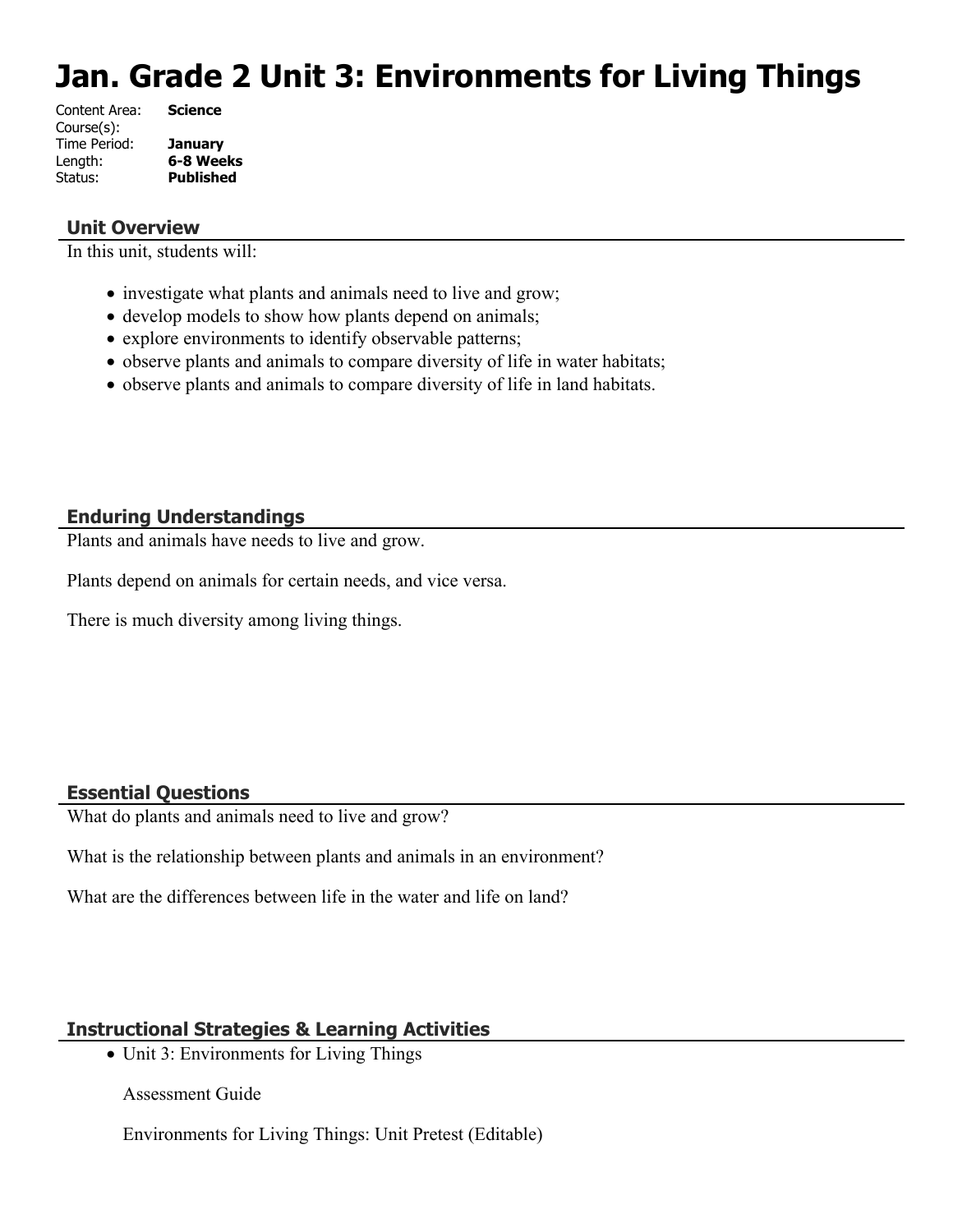The Unit Pretest for "Environments for Living Things" focuses on prerequisite knowledge. The test is composed primarily of DOK 1 items that evaluate student preparedness for the upcoming content.

 $\bullet$ 

Unit 3: Environments for Living Things

Teacher Edition

Environments for Living Things: Integrating the NGSS\* Three Dimensions of Learning

This section details the Performance Expectations covered in the unit "Environments for Living Things."

 $\bullet$ 

Unit 3: Environments for Living Things

Teacher Edition

Environments for Living Things: Differentiate Instruction

This page provides differentiated support for this unit's Science & Engineering Leveled Readers, "How Do Living Things Survive in Their Environment ?" and "Meet the Amazing Monarch Butterfly."

 $\bullet$ 

Unit 3: Environments for Living Things

Teacher eBook

Environments for Living Things: Unit Opener

The Unit Opener introduces the unit "Environments for Living Things" and the unit project, Explore Plant Habitats.

 $\bullet$ 

Unit 3: Environments for Living Things

Teacher Edition

Environments for Living Things: Unit Project: Explore Plant Habitats

During the unit project "Explore Plant Habitats," children will:

- o Explore plant needs by planning and conducting an investigation.
- o Collect data to use as evidence to answer a question.
- o Construct an argument using evidence to support a claim.

 $\bullet$ 

Unit 3: Environments for Living Things

Assessment Guide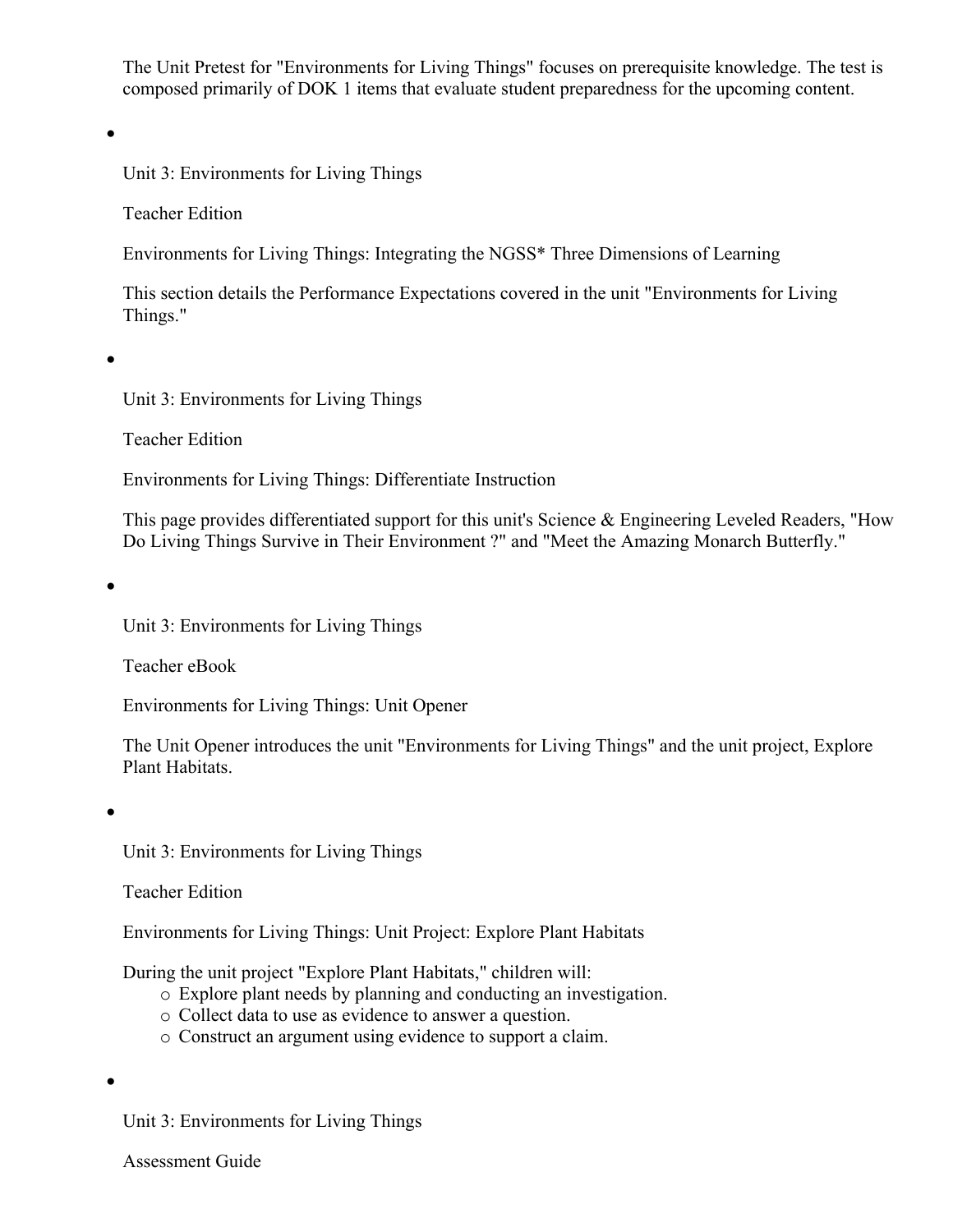Environments for Living Things: Unit Test (Editable)

The Unit Test for "Environments for Living Things" assesses students' ability to apply knowledge to solve problems and explain phenomena in relation to the Performance Expectations associated with the unit. In this unit, children:

- o investigate what plants and animals need to live and grow;
- o develop models to show how plants depend on animals;
- o explore environments to identify observable patterns;
- o observe plants and animals to compare diversity of life in water habitats;
- o observe plants and animals to compare diversity of life in land habitats.

 $\bullet$ 

Unit 3: Environments for Living Things

Home Letter

Environments for Living Things: Home Letter

This is the home letter for the unit "Environments for Living Things."

 $\bullet$ 

Unit 3: Environments for Living Things

Student Edition

Environments for Living Things: Unit At a Glance

Unit at a Glance for "Environments for Living Things" includes the unit table of contents, unit vocabulary words, and the vocabulary game, Show the Word! In this unit, children will:

- o investigate what plants and animals need to live and grow;
- o develop models to show how plants depend on animals;
- o explore environments to identify observable patterns;
- o observe plants and animals to compare diversity of life in water habitats;
- o observe plants and animals to compare diversity of life in land habitats.

 $\bullet$ 

Unit 3: Environments for Living Things

Online Assessment

Environments for Living Things: Unit Pretest

The interactive Unit Pretest for "Environments for Living Things" focuses on prerequisite knowledge. The test is composed primarily of DOK 1 items that evaluate student preparedness for the upcoming content.

 $\bullet$ 

Unit 3: Environments for Living Things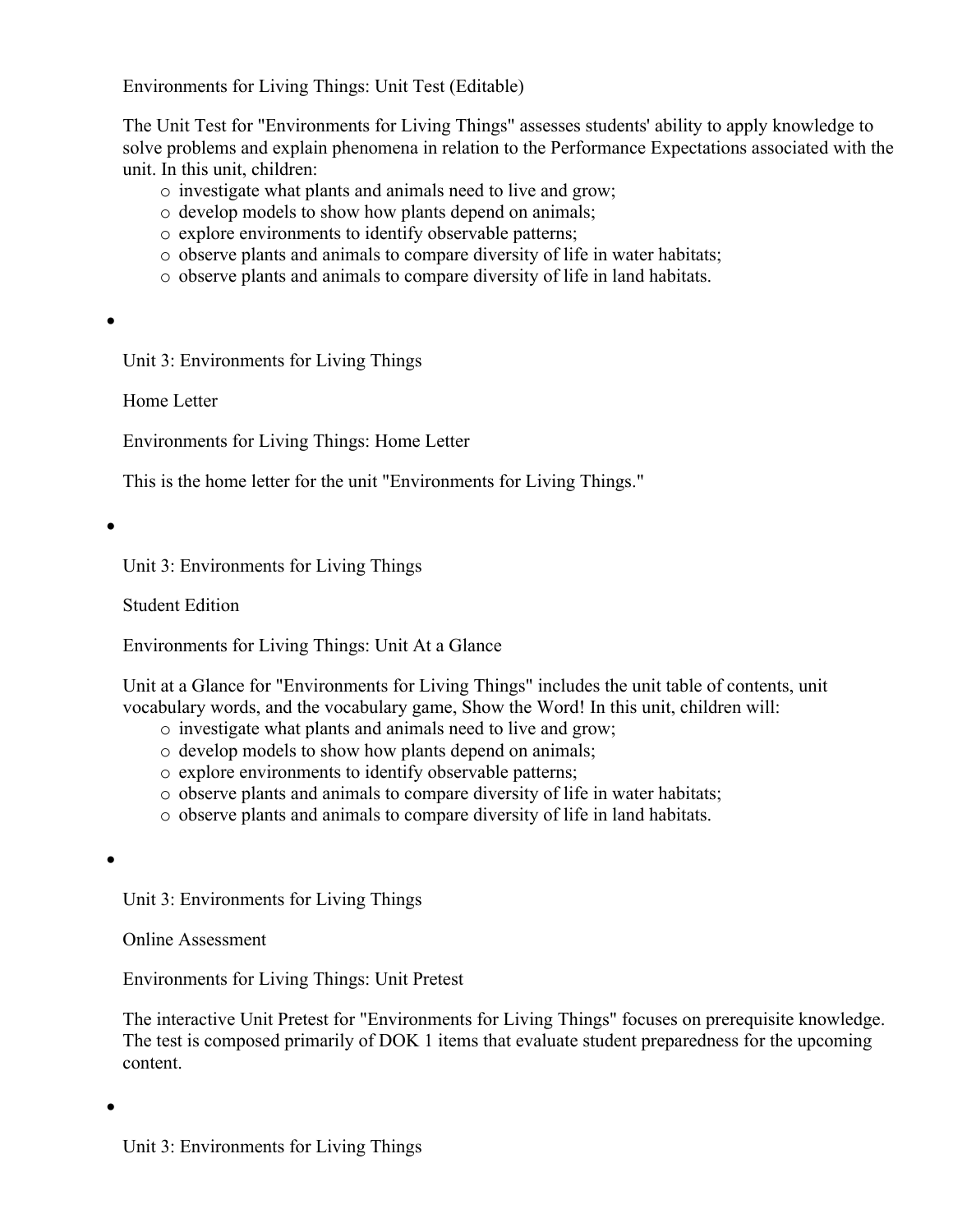Student eBook

Environments for Living Things: Unit Opener

The Unit Opener for "Environments for Living Things" introduces the unit project, Explore Plant Habitats. During this unit project, children will:

- o Explore plant needs by planning and conducting an investigation.
- o Collect data to use as evidence to answer a question.
- o Construct an argument using evidence to support a claim.

 $\bullet$ 

Unit 3: Environments for Living Things

Assessment Guide

Environments for Living Things: Unit Pretest

The Unit Pretest for "Environments for Living Things" focuses on prerequisite knowledge. The test is composed primarily of DOK 1 items that evaluate student preparedness for the upcoming content.

 $\bullet$ 

Unit 3: Environments for Living Things

Teacher Edition

Environments for Living Things: Unit At a Glance

Unit at a Glance for "Environments for Living Things" includes the unit table of contents, unit vocabulary words, and the vocabulary game, Show the Word! In this unit, children will:

- o investigate what plants and animals need to live and grow;
- o develop models to show how plants depend on animals;
- o explore environments to identify observable patterns;
- o observe plants and animals to compare diversity of life in water habitats;
- o observe plants and animals to compare diversity of life in land habitats.

 $\bullet$ 

Unit 3: Environments for Living Things

Teacher Edition

Environments for Living Things: 3D Unit Planning

Planning resources are available for each lesson and hands-on activity in the unit "Environments for Living Things."

 $\bullet$ 

Unit 3: Environments for Living Things

Teacher Edition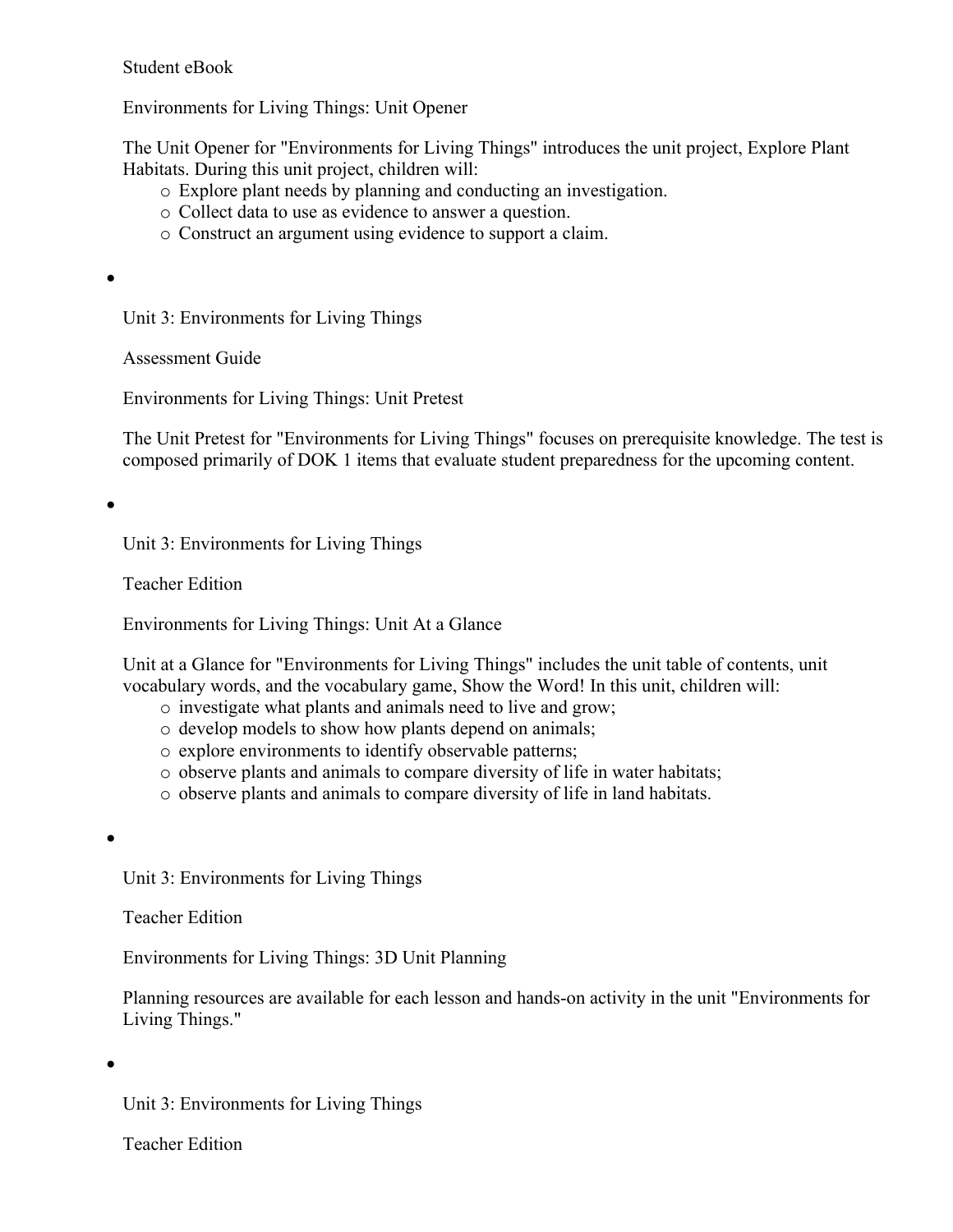Environments for Living Things: Connecting with NGSS

These opportunities for informal science learning provide local context and extend and enhance concepts from the unit "Environments for Living Things."

 $\bullet$ 

Unit 3: Environments for Living Things

Teacher eBook

Environments for Living Things: Unit Project: Explore Plant Habitats

During the unit project "Explore Plant Habitats," children will:

- o Explore plant needs by planning and conducting an investigation.
- o Collect data to use as evidence to answer a question.
- o Construct an argument using evidence to support a claim.
- o Unit 3: Environments for Living Things

Assessment Guide

Environments for Living Things: Unit Test

The Unit Test for "Environments for Living Things" assesses students' ability to apply knowledge to solve problems and explain phenomena in relation to the Performance Expectations associated with the unit. In this unit, children:

- **u** investigate what plants and animals need to live and grow;
- develop models to show how plants depend on animals;
- **Explore environments to identify observable patterns;**
- observe plants and animals to compare diversity of life in water habitats;
- observe plants and animals to compare diversity of life in land habitats.

o

Unit 3: Environments for Living Things

Student Edition

Environments for Living Things: Unit Opener

The Unit Opener for "Environments for Living Things" introduces the unit project, Explore Plant Habitats. During this unit project, children will:

- Explore plant needs by planning and conducting an investigation.
- Collect data to use as evidence to answer a question.
- Construct an argument using evidence to support a claim.

o

Unit 3: Environments for Living Things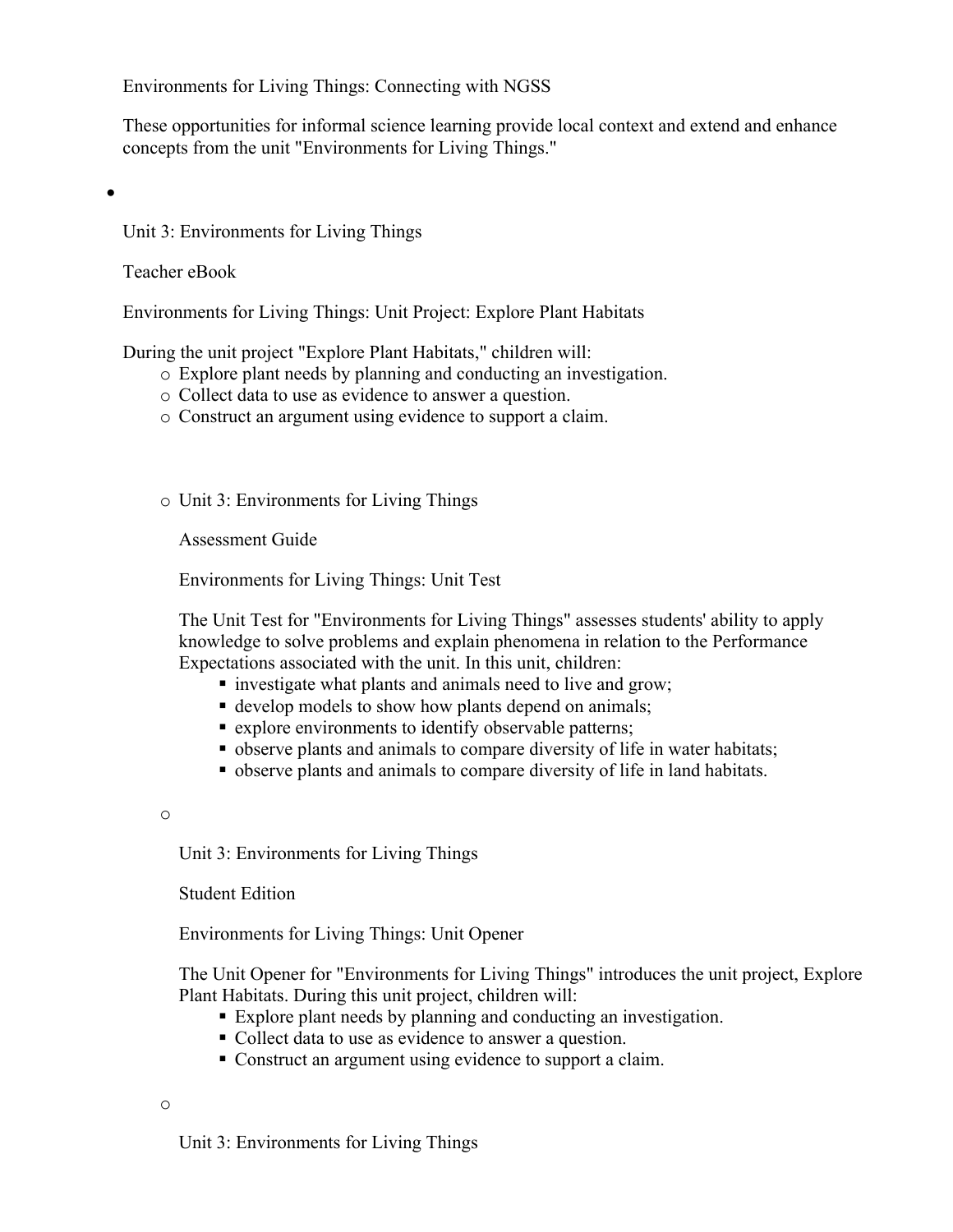Online Assessment

Environments for Living Things: Unit Test

The interactive Unit Test for "Environments for Living Things" assesses students' ability to apply knowledge to solve problems and explain phenomena in relation to the Performance Expectations associated with the unit. In this unit, children:

- investigate what plants and animals need to live and grow;
- develop models to show how plants depend on animals;
- explore environments to identify observable patterns;
- observe plants and animals to compare diversity of life in water habitats;
- observe plants and animals to compare diversity of life in land habitats.

o

Unit 3: Environments for Living Things

Teacher Edition

Environments for Living Things: Unit Opener

The Unit Opener introduces the unit "Environments for Living Things" and the unit project, Explore Plant Habitats.

o

Unit 3: Environments for Living Things

Leveled Readers - Red

Extra-Support: How Do Living Things Survive in Their Environment?

The leveled reader "How Do Living Things Survive in Their Environment?" is designed for below-level readers and can be used to reinforce key concepts from the unit "Environments for Living Things."

o

Unit 3: Environments for Living Things

Teacher Edition

Environments for Living Things: Unit Performance Task: Observe an Ant Farm

During the Performance Task "Observe an Ant Farm," children will carry out an investigation to observe animals (ants) in order to compare their lives within an ant farm habitat, and to identify how its shape and stability relate to its function.

o

Unit 3: Environments for Living Things

You Solve It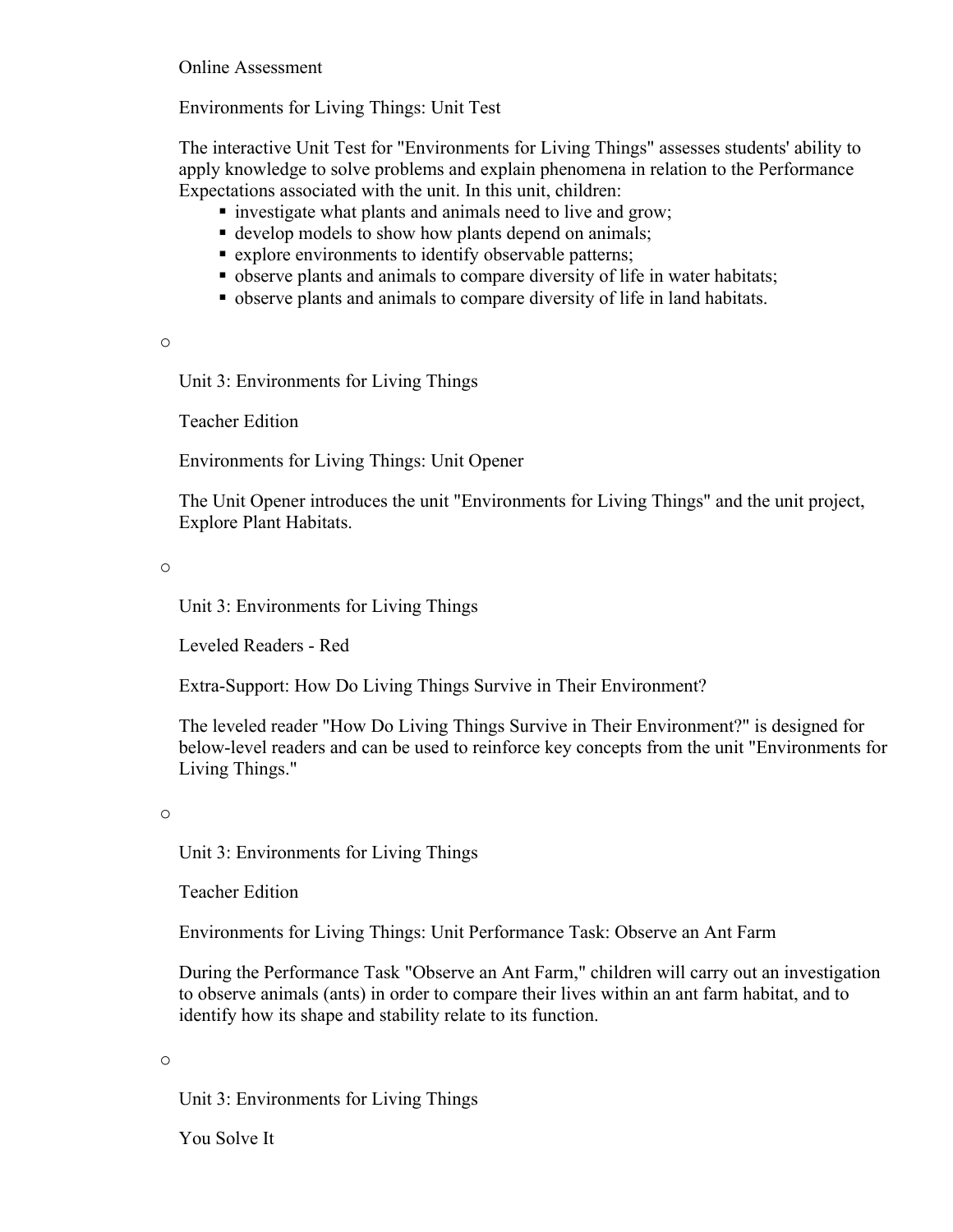City Habitats (Teacher)

Teacher support materials are available for "City Habitats." During this activity, students will observe and collect screenshots from five different urban habitats. They use a virtual field guide to collect evidence about the plants and animals in each type of habitat. The information is used to recognize patterns of living things in the natural world.

o

Unit 3: Environments for Living Things

You Solve It

City Habitats

In City Habitats, students observe and collect screenshots from five different urban habitats. They use a virtual field guide to collect evidence about the plants and animals in each type of habitat. The information is used to recognize patterns of living things in the natural world.

o

Unit 3: Environments for Living Things

Student Edition

Environments for Living Things: Unit Performance Task: Observe an Ant Farm

During the Performance Task "Observe an Ant Farm," children will carry out an investigation to observe animals (ants) in order to compare their lives within an ant farm habitat, and to identify how its shape and stability relate to its function.

o

Unit 3: Environments for Living Things

Student eBook

Environments for Living Things: Unit Review

The Unit Review assesses student understanding of key ideas and concepts from the unit "Environments for Living Things."

o

Unit 3: Environments for Living Things

Teacher eBook

Environments for Living Things: Unit Performance Task: Observe an Ant Farm

During the Performance Task "Observe an Ant Farm," children will carry out an investigation to observe animals (ants) in order to compare their lives within an ant farm habitat, and to identify how its shape and stability relate to its function.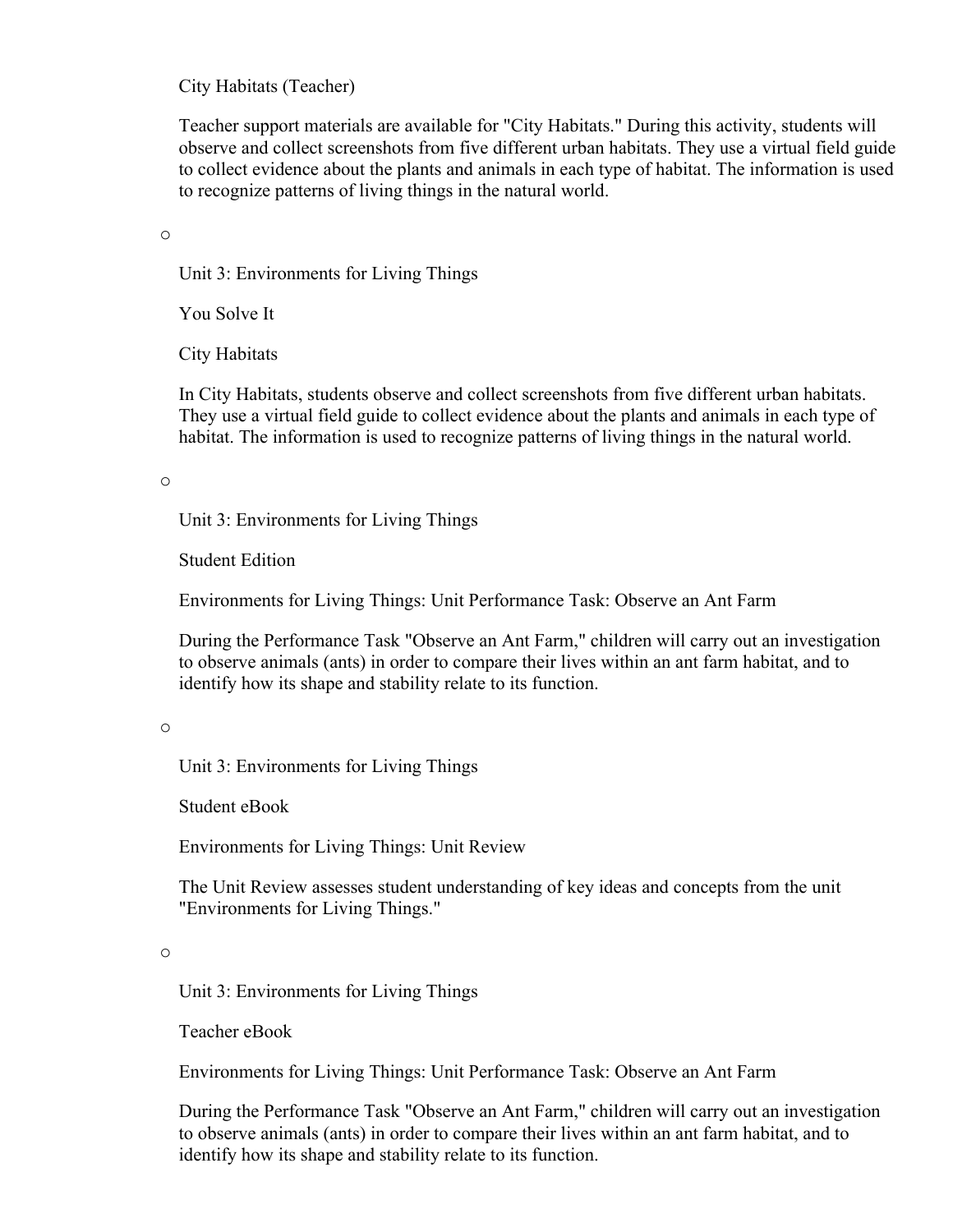o

Unit 3: Environments for Living Things

Leveled Readers - Green

Enrichment: Meet the Amazing Monarch Butterfly

The leveled reader "Meet the Amazing Monarch Butterfly" is designed for above-level readers and can be used to extend key concepts from the unit "Environments for Living Things."

o

Unit 3: Environments for Living Things

Teacher Edition

Environments for Living Things: Unit Review

The Unit Review assesses student understanding of key ideas and concepts from the unit "Environments for Living Things."

o

Unit 3: Environments for Living Things

Student Edition

Environments for Living Things: Unit Review

The Unit Review assesses student understanding of key ideas and concepts from the unit "Environments for Living Things."

o

Unit 3: Environments for Living Things

Unit Project Worksheet

Environments for Living Things: Unit Project: Explore Plant Habitats

This is the Unit Project worksheet for "Explore Plant Habitats." During this project, children will:

- Explore plant needs by planning and conducting an investigation.
- Collect data to use as evidence to answer a question.
- Construct an argument using evidence to support a claim.
- Unit 3: Environments for Living Things

Unit Project Worksheet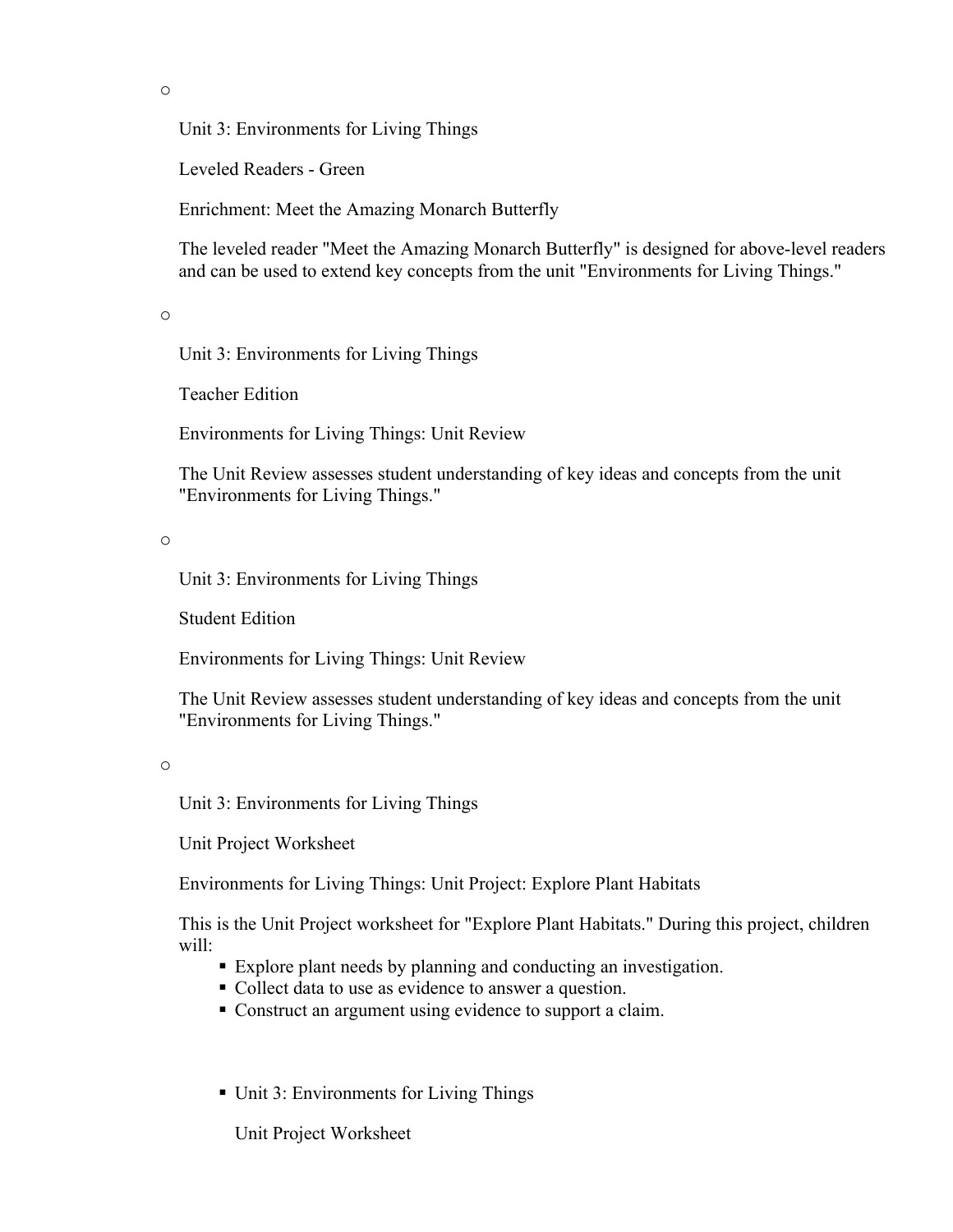Environments for Living Things: Unit Project: Explore Plant Habitats (Editable)

This is the editable Unit Project worksheet for "Explore Plant Habitats." During this project, children will:

- Explore plant needs by planning and conducting an investigation.
- Collect data to use as evidence to answer a question.
- Construct an argument using evidence to support a claim.

.

Unit 3: Environments for Living Things

Student eBook

Environments for Living Things: Unit Performance Task: Observe an Ant Farm

During the Performance Task "Observe an Ant Farm," children will carry out an investigation to observe animals (ants) in order to compare their lives within an ant farm habitat, and to identify how its shape and stability relate to its function.

 $\blacksquare$ 

Unit 3: Environments for Living Things

Leveled Readers Teacher's Guide

Topic 9: Environments for Living Things

The Leveled Readers Teachers Guide provides teaching strategies and support (as well as reproducible English and Spanish worksheets) for the Unit 3 readers "How Do Living Things Survive in Their Environment?" and "Meet the Amazing Monarch Butterfly." On-Level and Extra-Support worksheets focus on vocabulary development, while Enrichment worksheets reinforce and enrich content.

 $\blacksquare$ 

Unit 3: Environments for Living Things

Unit Performance Task Worksheet

Environments for Living Things: Unit Performance Task: Observe an Ant Farm

This is the Unit Performance Task worksheet for "Observe an Ant Farm." During this task, children will carry out an investigation to observe animals (ants) in order to compare their lives within an ant farm habitat, and to identify how its shape and stability relate to its function.

.

Unit 3: Environments for Living Things

Unit Performance Task Worksheet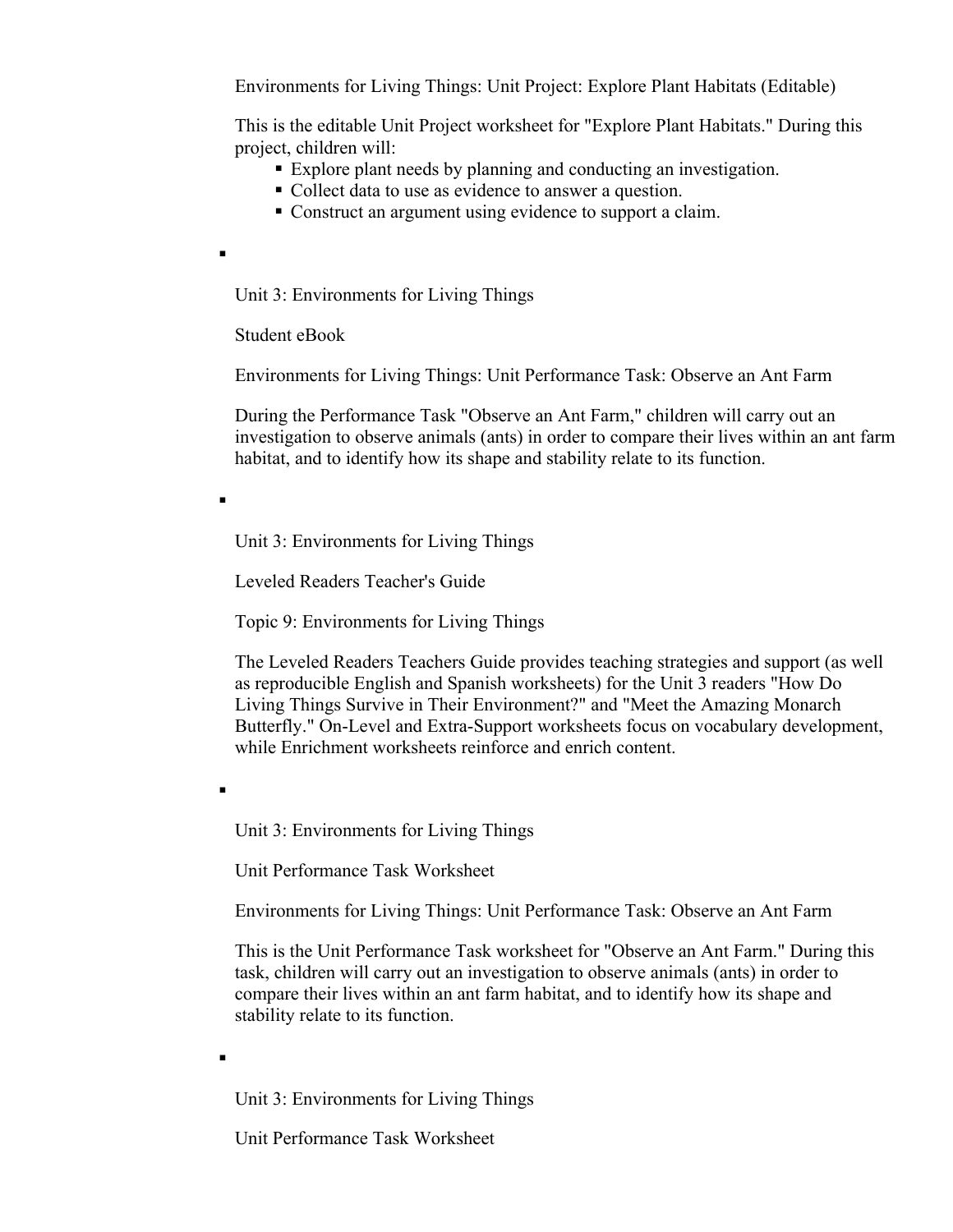Environments for Living Things: Unit Performance Task: Observe an Ant Farm (Editable)

This is the editable Unit Performance Task worksheet for "Observe an Ant Farm." During this task, children will carry out an investigation to observe animals (ants) in order to compare their lives within an ant farm habitat, and to identify how its shape and stability relate to its function.

Unit 3: Environments for Living Things

Leveled Readers - Blue

On-Level: How Do Living Things Survive in Their Environment?

The leveled reader "How Do Living Things Survive in Their Environment?" is designed for on-level readers and can be used to enrich key concepts from the unit "Environments for Living Things."

 $\blacksquare$ 

.

Unit 3: Environments for Living Things

Teacher eBook

Environments for Living Things: Unit Review

The Unit Review assesses student understanding of key ideas and concepts from the unit "Environments for Living Things."

#### **Integration of Career Exploration, Life Literacies and Key Skills**

| <b>CRP.K-12.CRP2</b> | Apply appropriate academic and technical skills.                                                                                                           |
|----------------------|------------------------------------------------------------------------------------------------------------------------------------------------------------|
| <b>CRP.K-12.CRP5</b> | Consider the environmental, social and economic impacts of decisions.                                                                                      |
| CRP.K-12.CRP4        | Communicate clearly and effectively and with reason.                                                                                                       |
|                      | Critical thinkers must first identify a problem then develop a plan to address it to<br>effectively solve the problem.                                     |
| TECH.9.4.2.IML.1     | Identify a simple search term to find information in a search engine or digital resource.                                                                  |
| TECH.9.4.2.CT.1      | Gather information about an issue, such as climate change, and collaboratively brainstorm<br>ways to solve the problem (e.g., K-2-ETS1-1, 6.3.2. GeoGI.2). |
| CRP.K-12.CRP9        | Model integrity, ethical leadership and effective management.                                                                                              |
| TECH.9.4.2.Cl.1      | Demonstrate openness to new ideas and perspectives (e.g., 1.1.2.CR1a, 2.1.2.EH.1,<br>$6.1.2$ . Civics CM. $2$ ).                                           |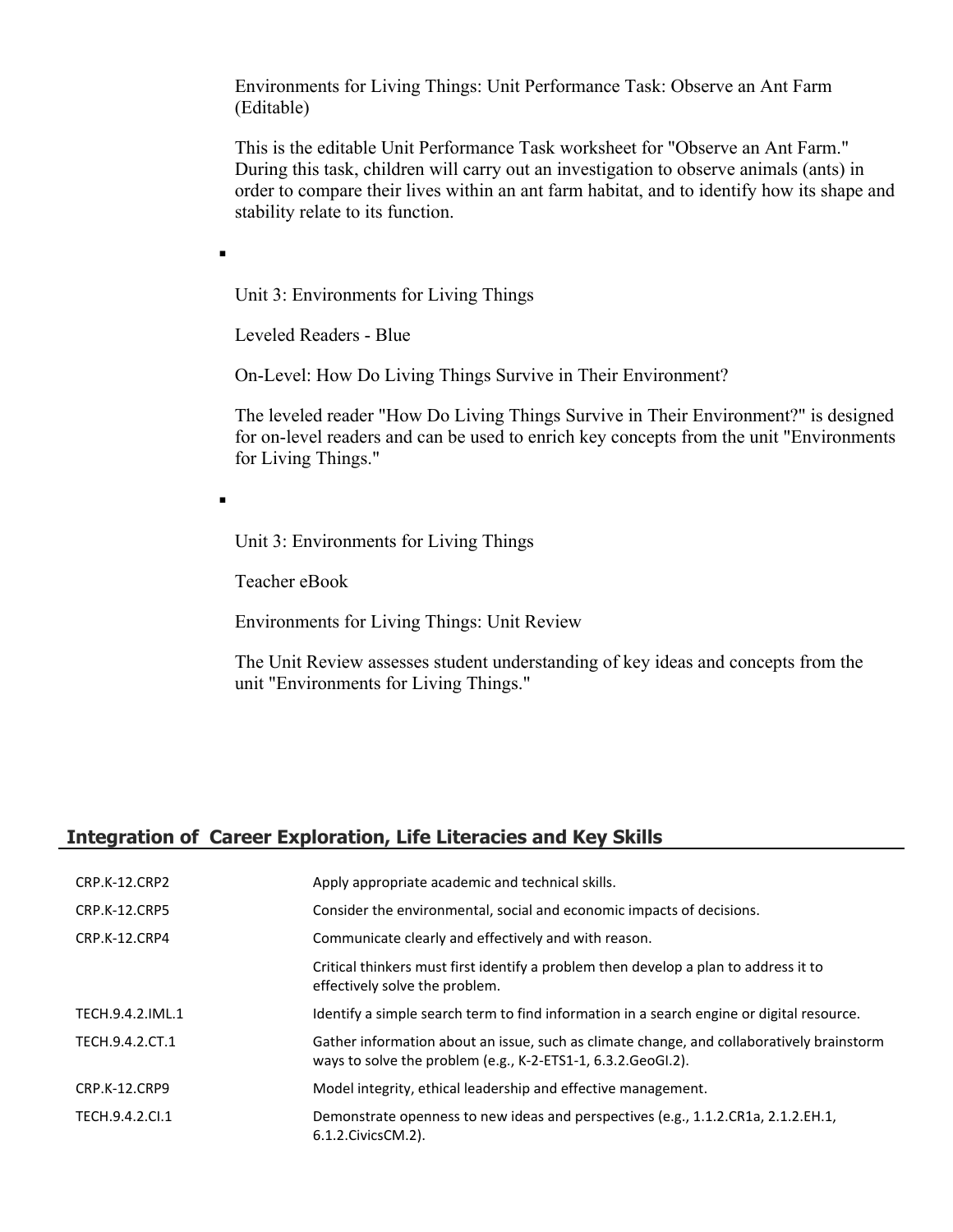| TECH.9.4.2.CT.2      | Identify possible approaches and resources to execute a plan (e.g., 1.2.2.CR1b, 8.2.2.ED.3).            |
|----------------------|---------------------------------------------------------------------------------------------------------|
| CRP.K-12.CRP8        | Utilize critical thinking to make sense of problems and persevere in solving them.                      |
| TECH.9.4.2.Cl.2      | Demonstrate originality and inventiveness in work (e.g., 1.3A.2CR1a).                                   |
| <b>CRP.K-12.CRP7</b> | Employ valid and reliable research strategies.                                                          |
| WRK.9.2.2.CAP.1      | Make a list of different types of jobs and describe the skills associated with each job.                |
| TECH.9.4.2.CT.3      | Use a variety of types of thinking to solve problems (e.g., inductive, deductive).                      |
|                      | Different types of jobs require different knowledge and skills.                                         |
|                      | Digital tools and media resources provide access to vast stores of information that can be<br>searched. |
| CRP.K-12.CRP1        | Act as a responsible and contributing citizen and employee.                                             |
| <b>CRP.K-12.CRP6</b> | Demonstrate creativity and innovation.                                                                  |
| CRP.K-12.CRP12       | Work productively in teams while using cultural global competence.                                      |

#### **Technology and Design Integration**

Students will interact with the SmartBoard, Ipads, chromebooks and document camera.

| TECH.8.1.2          | Educational Technology: All students will use digital tools to access, manage, evaluate, and<br>synthesize information in order to solve problems individually and collaborate and to<br>create and communicate knowledge.                     |
|---------------------|------------------------------------------------------------------------------------------------------------------------------------------------------------------------------------------------------------------------------------------------|
| TECH.8.1.2.B        | Creativity and Innovation: Students demonstrate creative thinking, construct knowledge<br>and develop innovative products and process using technology.                                                                                        |
| TECH.8.1.2.C        | Communication and Collaboration: Students use digital media and environments to<br>communicate and work collaboratively, including at a distance, to support individual<br>learning and contribute to the learning of others.                  |
| <b>TECH.8.1.2.F</b> | Critical thinking, problem solving, and decision making: Students use critical thinking skills<br>to plan and conduct research, manage projects, solve problems, and make informed<br>decisions using appropriate digital tools and resources. |
| TECH.8.1.2.E.CS1    | Plan strategies to guide inquiry                                                                                                                                                                                                               |
| TECH.8.1.2.F.CS1    | Identify and define authentic problems and significant questions for investigation.                                                                                                                                                            |
| TECH.8.1.2.A.CS1    | Understand and use technology systems.                                                                                                                                                                                                         |

## **Interdisciplinary Connections**

| LA.RI.2.1 | Ask and answer such questions as who, what, where, when, why, and how to demonstrate<br>understanding of key details in a text.             |
|-----------|---------------------------------------------------------------------------------------------------------------------------------------------|
| LA.RI.2.2 | Identify the main topic of a multiparagraph text as well as the focus of specific paragraphs<br>within the text.                            |
| LA.RI.2.3 | Describe the connection between a series of historical events, scientific ideas or concepts,<br>or steps in technical procedures in a text. |
| LA.RI.2.4 | Determine the meaning of words and phrases in a text relevant to a grade 2 topic or<br>subject area.                                        |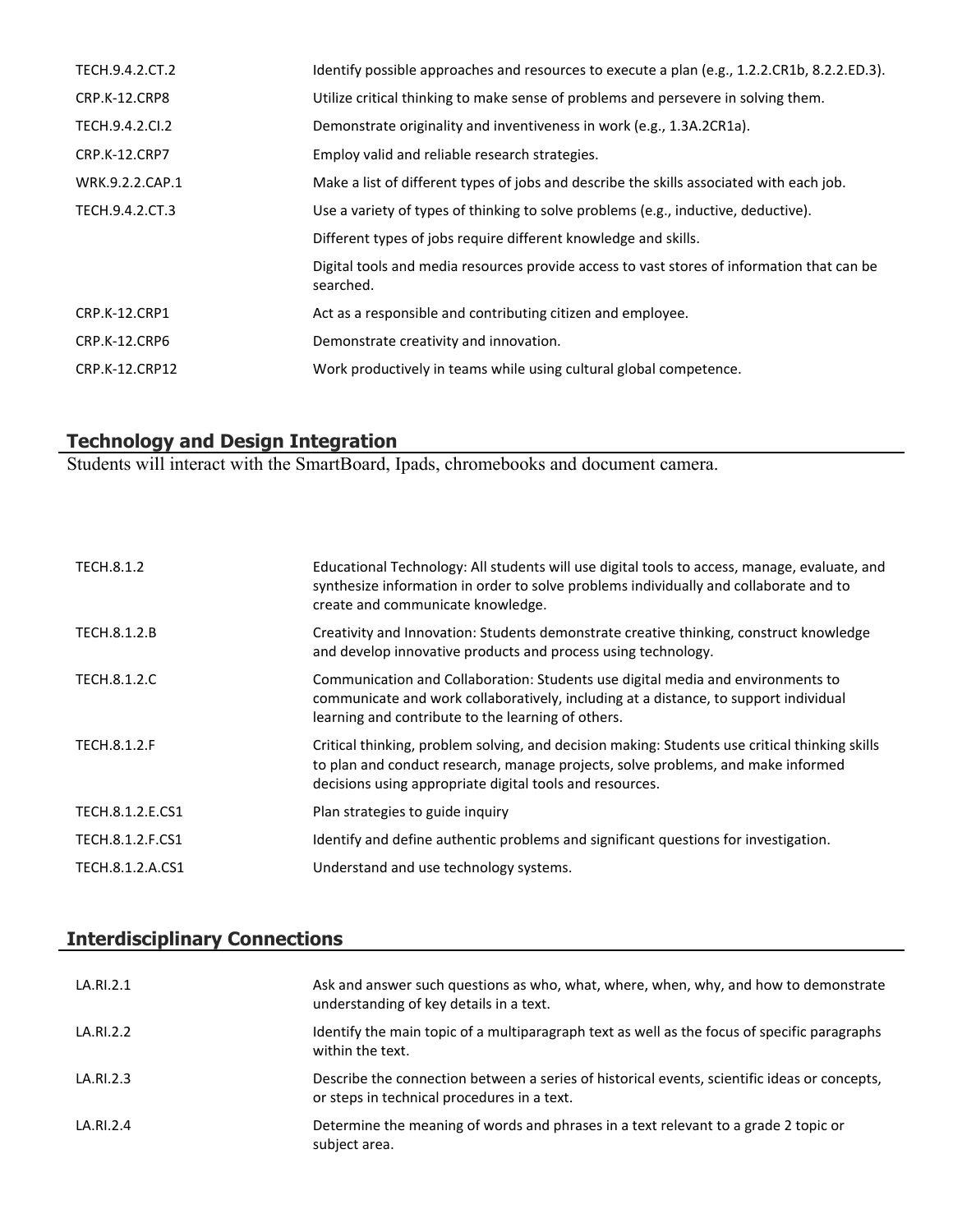| LA.RI.2.5  | Know and use various text features (e.g., captions, bold print, subheadings, glossaries,<br>indexes, electronic menus, icons) to locate key facts or information in a text efficiently. |
|------------|-----------------------------------------------------------------------------------------------------------------------------------------------------------------------------------------|
| LA.RI.2    | Reading Informational Text                                                                                                                                                              |
| LA.RI.2.6  | Identify the main purpose of a text, including what the author wants to answer, explain, or<br>describe.                                                                                |
| LA.RI.2.7  | Explain how specific illustrations and images (e.g., a diagram showing how a machine<br>works) contribute to and clarify a text.                                                        |
| LA.RI.2.8  | Describe and identify the logical connections of how reasons support specific points the<br>author makes in a text.                                                                     |
| LA.RI.2.9  | Compare and contrast the most important points presented by two texts on the same<br>topic.                                                                                             |
| LA.RI.2.10 | Read and comprehend informational texts, including history/social studies, science, and<br>technical texts, at grade level text complexity proficiently with scaffolding as needed.     |

## **Differentiation**

- Understand that gifted students, just like all students, come to school to learn and be challenged.
- Pre-assess your students. Find out their areas of strength as well as those areas you may need to address before students move on.
- Consider grouping gifted students together for at least part of the school day.
- Plan for differentiation. Consider pre-assessments, extension activities, and compacting the curriculum.
- Use phrases like "You've shown you don't need more practice" or "You need more practice" instead of words like "qualify" or "eligible" when referring to extension work.
- Encourage high-ability students to take on challenges. Because they're often used to getting good grades, gifted students may be risk averse.

#### **Definitions of Differentiation Components**:

- o Content the specific information that is to be taught in the lesson/unit/course of instruction.
- o Process how the student will acquire the content information.
- o Product how the student will demonstrate understanding of the content.
- o Learning Environment the environment where learning is taking place including physical location and/or student grouping

#### **Differentiation occurring in this unit:**

See differentiation strategies suggested in the teacher's manual for struggling or advianced students.

## **Modifications & Accommodations**

Refer to QSAC EXCEL SMALL SPED ACCOMMOCATIONS spreadsheet in this discipline.

#### **Modifications and Accommodations used in this unit:**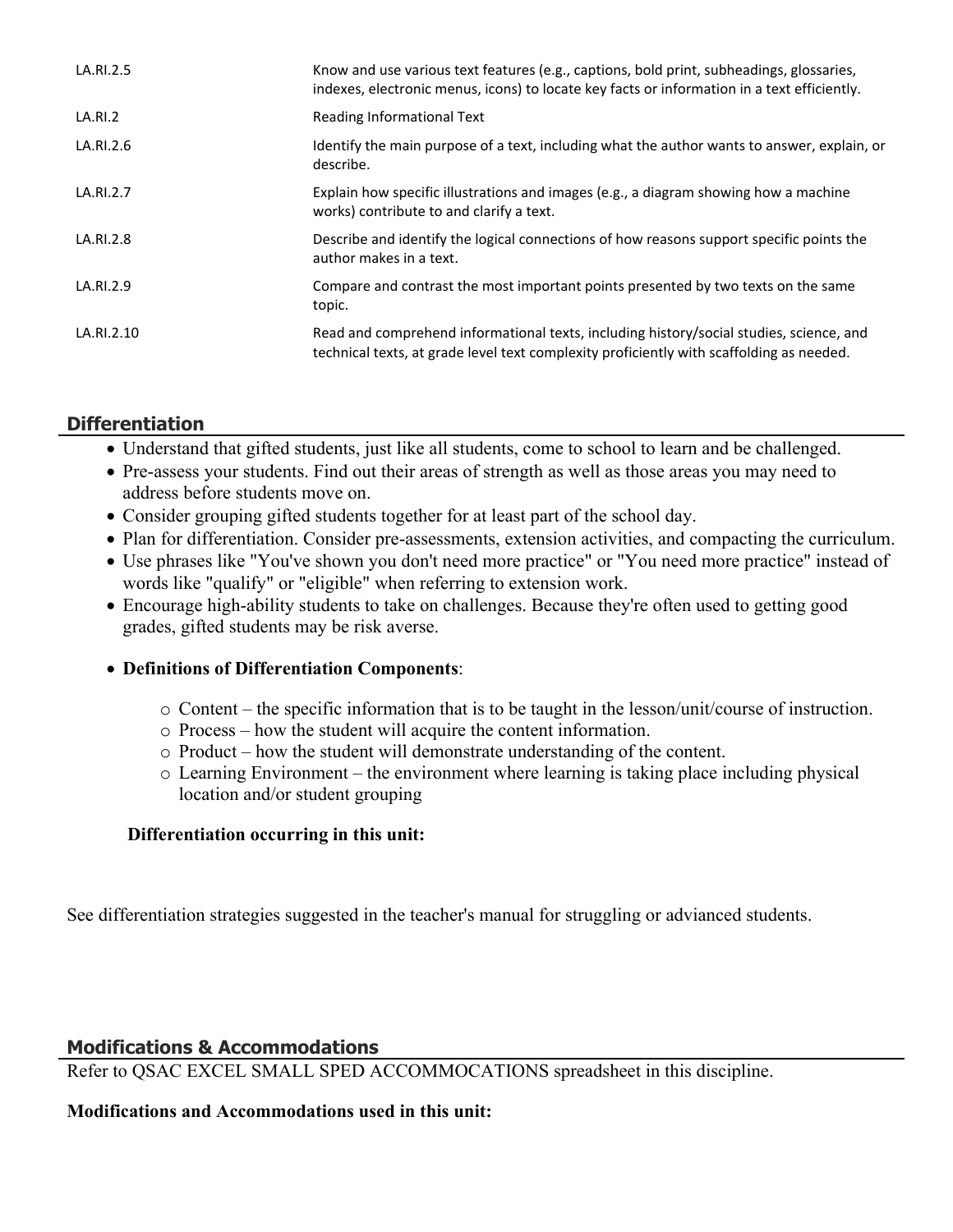IEP and 504 plans will be utilized.

#### **Benchmark Assessments**

**Benchmark Assessments** are given periodically (e.g., at the end of every quarter or as frequently as once per month) throughout a school year to establish baseline achievement data and measure progress toward a standard or set of academic standards and goals.

#### **Schoolwide Benchmark assessments:**

Aimsweb benchmarks 3X a year

Linkit Benchmarks 3X a year

DRA

LInkit

#### **Additional Benchmarks used in this unit:**

DRA

AIMSweb

## **Formative Assessments**

 Assessment allows both instructor and student to monitor progress towards achieving learning objectives, and can be approached in a variety of ways. **Formative assessment** refers to tools that identify misconceptions, struggles, and learning gaps along the way and assess how to close those gaps. It includes effective tools for helping to shape learning, and can even bolster students' abilities to take ownership of their learning when they understand that the goal is to improve learning, not apply final marks (Trumbull and Lash, 2013). It can include students assessing themselves, peers, or even the instructor, through writing, quizzes, conversation, and more. In short, formative assessment occurs throughout a class or course, and seeks to improve student achievement of learning objectives through approaches that can support specific student needs (Theal and Franklin, 2010, p. 151).

#### **Formative Assessments used in this unit:**

- Teacher observation
- Questioning
- Whiteboard Response
- Think-Pair Share